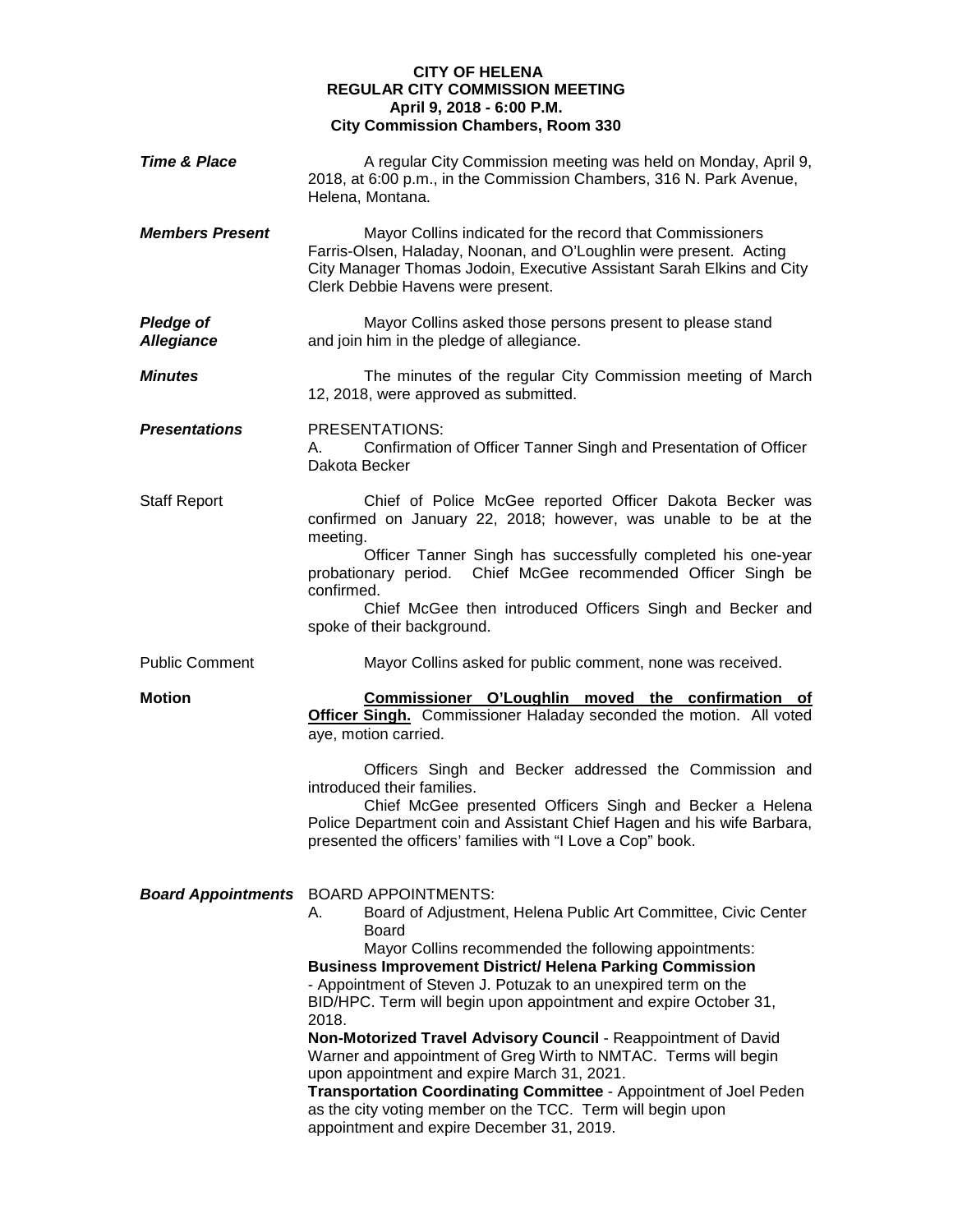| <b>Public Comment</b>                              | Mayor Collins asked for public comment, none was received.                                                                                                                                                                                                                                                                                                                                                                                                                                                                                                                                                                                                                                                                                                                                                                                                                                                                                                                                                                                                                                                                                                                                                                                                                                                                                                                                                                                                                                                                                                                                                                                                                               |
|----------------------------------------------------|------------------------------------------------------------------------------------------------------------------------------------------------------------------------------------------------------------------------------------------------------------------------------------------------------------------------------------------------------------------------------------------------------------------------------------------------------------------------------------------------------------------------------------------------------------------------------------------------------------------------------------------------------------------------------------------------------------------------------------------------------------------------------------------------------------------------------------------------------------------------------------------------------------------------------------------------------------------------------------------------------------------------------------------------------------------------------------------------------------------------------------------------------------------------------------------------------------------------------------------------------------------------------------------------------------------------------------------------------------------------------------------------------------------------------------------------------------------------------------------------------------------------------------------------------------------------------------------------------------------------------------------------------------------------------------------|
| <b>Motion</b>                                      | <b>Commissioner Haladay moved approval of the board</b><br>appointments as outlined above. Commissioner Noonan seconded<br>the motion. All voted aye, motion carried.                                                                                                                                                                                                                                                                                                                                                                                                                                                                                                                                                                                                                                                                                                                                                                                                                                                                                                                                                                                                                                                                                                                                                                                                                                                                                                                                                                                                                                                                                                                    |
| <b>Consent Agenda</b>                              | <b>CONSENT AGENDA:</b><br>Claims<br>А.<br>В.<br>The release of the City's interest in a utility and access easement<br>on Carroll College property<br>An amended plat vacating right of way (ROW) located in the<br>C.<br>Capital Hill Addition<br>Resolution Accepting Jurisdiction of Roadways from the State<br>D.<br>Highway System Resolution 20436<br>Acting City Manager Jodoin recommended approval of the<br>claims.                                                                                                                                                                                                                                                                                                                                                                                                                                                                                                                                                                                                                                                                                                                                                                                                                                                                                                                                                                                                                                                                                                                                                                                                                                                            |
| <b>Public Comment</b>                              | Mayor Collins asked for public comment, none was received.                                                                                                                                                                                                                                                                                                                                                                                                                                                                                                                                                                                                                                                                                                                                                                                                                                                                                                                                                                                                                                                                                                                                                                                                                                                                                                                                                                                                                                                                                                                                                                                                                               |
| <b>Motion</b>                                      | <b>Commissioner Noonan moved approval of Items A - D on</b><br>the consent agenda. Commissioner Haladay seconded the motion. All<br>voted aye, motion carried.                                                                                                                                                                                                                                                                                                                                                                                                                                                                                                                                                                                                                                                                                                                                                                                                                                                                                                                                                                                                                                                                                                                                                                                                                                                                                                                                                                                                                                                                                                                           |
| <b>Communications</b><br><b>From Commissioners</b> | COMMUNICATIONS/PROPOSALS FROM COMMISSIONERS<br>Commissioner Noonan spoke on the impact the closing of<br>Helena Industries will have in our community. He acknowledged and<br>recognized the services Helena Industries has provided over the years.                                                                                                                                                                                                                                                                                                                                                                                                                                                                                                                                                                                                                                                                                                                                                                                                                                                                                                                                                                                                                                                                                                                                                                                                                                                                                                                                                                                                                                     |
| <b>Report of the City</b><br><b>Attorney</b>       | REPORT OF THE CITY ATTORNEY<br>Acting City Manager Jodoin had no items to report on.                                                                                                                                                                                                                                                                                                                                                                                                                                                                                                                                                                                                                                                                                                                                                                                                                                                                                                                                                                                                                                                                                                                                                                                                                                                                                                                                                                                                                                                                                                                                                                                                     |
| <b>Report of the City</b><br><b>Manager</b>        | REPORT OF THE CITY MANAGER<br>Acting City Manager Jodoin reported there are 3 line items in the<br>Traffic Maintenance Division (Street Maintenance Fund) that deal with<br>striping - Pavement Markings (\$40,000 budgeted, \$16,688.76 spent -<br>balance \$23,311.24), Bike/Ped Street Markings (\$27,500 budgeted,<br>\$6,208.80 spent - balance \$21,2191.20), and other contracted services<br>(\$30,000 budgeted, \$4,080.45 spent - \$25,919.55<br>remaining). Contracted Services are for the centerline striping contract.<br>Commissioner Haladay asked if there are any plans to spend the<br>remaining funds prior to the end of fiscal year. City Engineer Leland<br>noted the normal process is to paint the striping in the spring and all<br>funds should be expended by end of fiscal year.<br>Commissioner Haladay specifically mentioned the bike lanes on<br>Lyndale Avenue and Helena Avenue and placement of the sharrows<br>markings on Benton Avenue. Engineer Leland stated he has reviewed<br>the email received from Ms. Melinda Barnes and noted the city does not<br>control the streets addressed in the email. The city has to get<br>permission to do anything on MDT right of way. The city did install the<br>sharrows on Benton Avenue per the standards for pavement markings.<br>Engineer Leland stated staff will look at the sharrows on Benton<br>Avenue to see if there is room for adjustment. Staff will also look at the<br>bike lanes on Helena Avenue and Sanders Street. He noted the city<br>could have wider bike lanes and spoke of the various types of bikes<br>lanes allowed. Engineer Leland recommended chip sealing the current |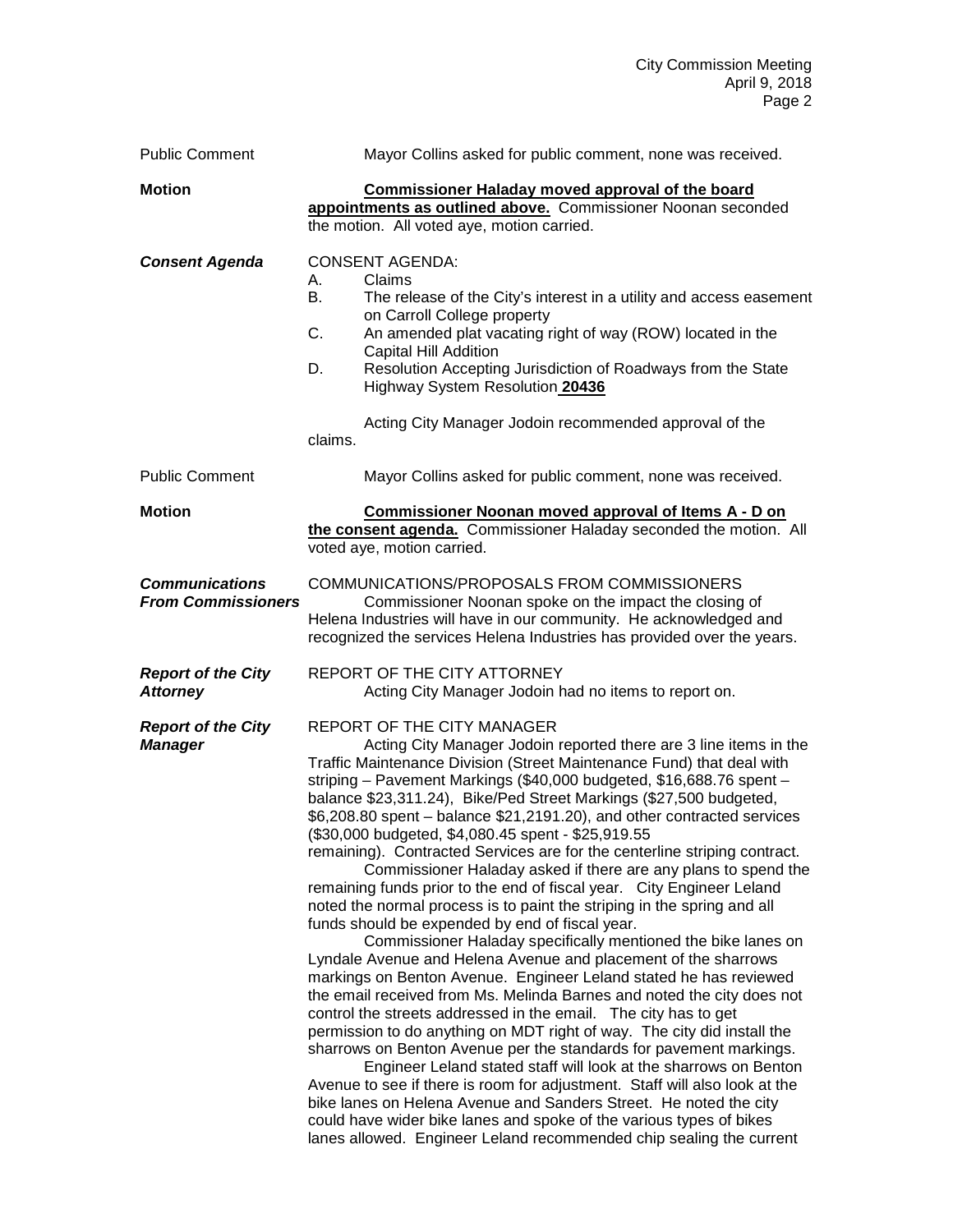bike lanes and reconfiguring them; this would eliminate the need to sand the lines out and reinstall them.

Commissioner Haladay asked what the city has to do to have the conversation with MDT to get the bike lanes installed along their right of way. Engineer Leland stated MDT has certain specifications regarding their right and way; city staff can send a formal letter requesting the installation of bike lanes on certain MDT right of ways. He noted MDT recognizes the needs for bike lanes.

The city has written formal requests to MDT regarding the need for bike lanes on their right of ways. There are recommendations in the Greater Helena Transportation Plan to install bike plans along MDT right of way.

Commissioner Haladay recommended the city continue to work with MDT to get bike lanes installed on their right of ways. He then asked how much is it to install a separated bike lane on Helena Avenue. Engineer Leland stated a regular bike lane costs are between \$12,000 to \$16,000 per mile and a buffered bike lane would be approximately 1/3 higher. The paint usually last approximately one to two seasons on the painting of bike lanes. Thermo-plastic could be used; however, it is much more expensive.

## **Report from the EXEL REPORT FROM THE HELENA CITIZENS COUNCIL**<br>**Helena Citizens'** HCC Chair Sumner Sharpe reported the HCC

**Helena Citizens'** HCC Chair Sumner Sharpe reported the HCC has completed<br> **Council** and adopted a budget report and will present it to the city commission and adopted a budget report and will present it to the city commission. Alyssa Townsend has been appointed as the HCC representative on NMTAC.

The HCC has identified the following four items as priorities:

- Pro-active enforcement of ordinances and traffic laws;
- Continue to be actively involved in the Civic Center strategic plan;
- Identify other ways to engage and find volunteers for neighborhood projects that the city is involved with;
- Look generally at the city's role in economic development, including redevelopment and attracting development.

HCC member Bob Habeck has volunteered to develop a survey strategy for the HCC to receive feedback from the citizens.

Commissioner Noonan asked when the commission may want to look at the structure of the Civic Center Board; hopefully sometime prior to budget discussions.

Commissioner Haladay noted the commission approved the submittal of confidential complaints regarding public nuisance violations and asked if the HCC has discussed the confidentiality provisions. HCC Chair Sharpe stated not at this time; but it is a discussion they will have.

| <b>Public Hearings</b> | <b>PUBLIC HEARINGS:</b><br>CONSIDER FINAL PASSAGE OF ORDINANCE 3239<br>А.<br>AMENDING CHAPTER 7 OF TITLE 2 OF THE HELENA<br>CITY CODE TO REPEAL THE CIVIL SERVICE BOARD AND<br>ESTABLISH THE SAME AS THE POLICE COMMISSION.                                                                                                                                                                                                                 |
|------------------------|---------------------------------------------------------------------------------------------------------------------------------------------------------------------------------------------------------------------------------------------------------------------------------------------------------------------------------------------------------------------------------------------------------------------------------------------|
| Staff Report           | Acting City Manager Thomas Jodoin reported the City is required<br>to have a three member police commission by Mont. Code Ann. § 7-32-<br>4151. The role of the police commission is to examine applicants for the<br>police force and to hear appeals brought by police officers in accordance<br>with the procedures as outlined in Mont. Code Ann. § 7-32-4154 et. seq.<br>The current city ordinance places the responsibilities of the |

police commission on the city's three member Civil Service Board. Based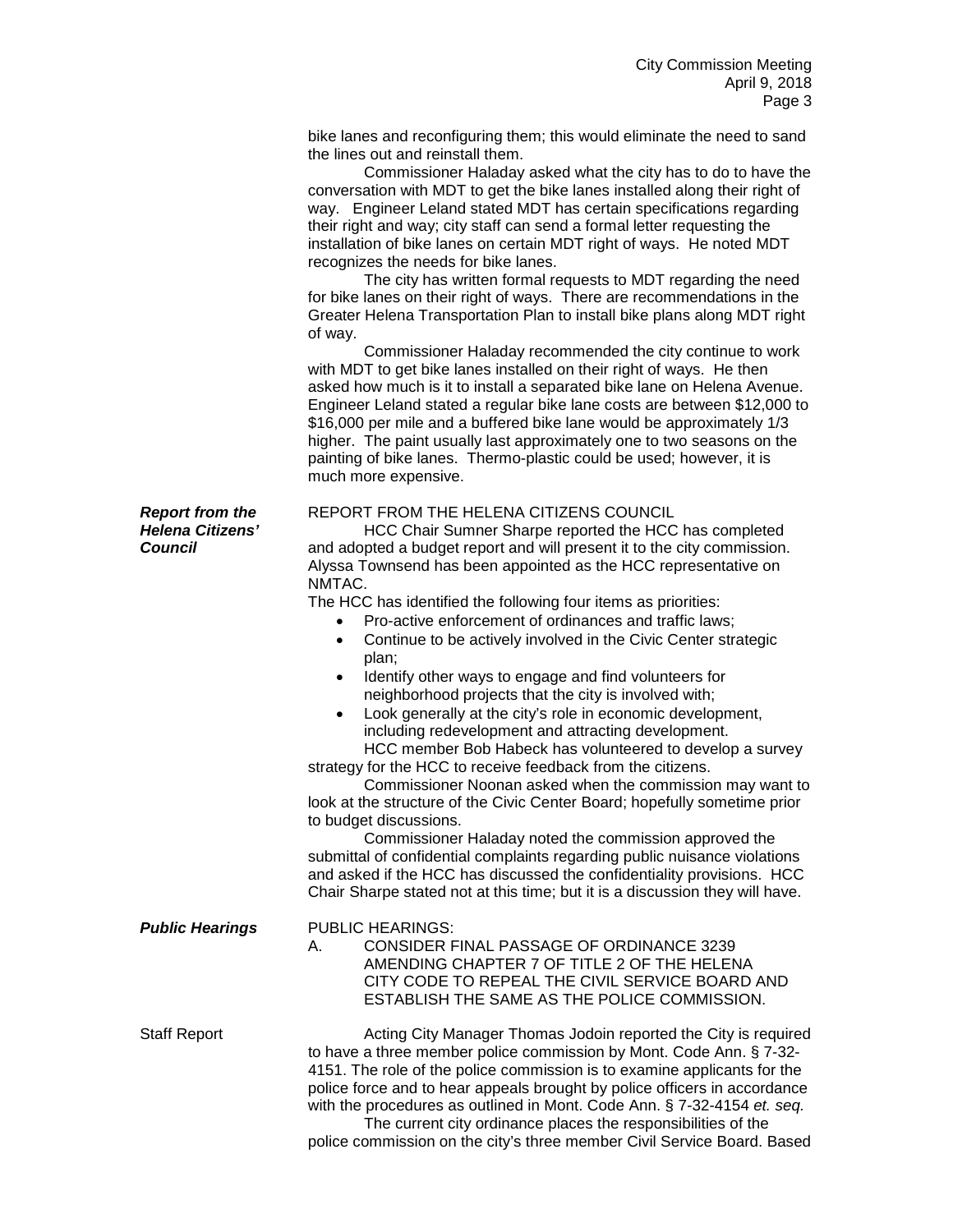on staff's recollection, there used to be a standalone police commission previously; however, at some point it was converted into the present Civil Service Board and assigned additional duties. Currently, in addition to performing the functions of the police commission, the Civil Service Board is also assigned duties of:

- Conducting firefighters examinations;
- Hearing complaints of any firefighter who has been demoted or incurred an adverse personnel action, other than suspension or termination (HCC 2-7-24);
- Hearing complaints of any other city employee, who has been dismissed, demoted or suspended (HCC 2-7-25).

Furthermore, City of Helena Personnel Policy 9-2 allows an employee to proceed to a hearing before the Civil Service Board as the last step in the city's grievance procedure. Finally, the same policy designates the Civil Service Board as the Employee Grievance Committee; however, the policy does not describe in what circumstances the Employee Grievance Committee is utilized and how the functions of the Grievance Committee are different from the functions performed by the Board when hearing a Level Four grievance.

Members of the current Civil Service Board have raised a number of questions with respect to their duties which caused staff to look more closely at the Board's operations. In conducting this review, staff found several issues:

- Some of the City Code provisions with respect to the Board's police commission duties are at odds with provisions in state law;
- Firefighters examinations are conducted through the fire consortium;
- Firefighters do not utilize the Board's hearing process because their collective bargaining agreement provides for a different grievance process that does not involve the Board;
- Other city employees do not routinely utilize the Board's hearing process. The process has only been utilized once in the last ten years.
- The Board's process and authority with respect to city employee complaints is not clearly defined within the City Code which has caused significant confusion on the part of the parties and the Board and may potentially expose the City to liability claims.

This amendment will clarify the duties and responsibilities of the Civil Service Board and eliminate conflicting provisions from City Code. The amendment will also simplify the grievance procedure for non-union city employees.

The city commission first passed this ordinance on March 12, 2018, and set the public hearing for March 26, 2018. That public hearing was tabled and reset for April 9, 2018.

Acting City Manager Jodoin recommended approval of final passage of Ordinance 3239 amending Chapter 7 of Title 2 of the Helena City Code to repeal the civil service board and establish the same as the Police Commission.

Public Testimony Mayor Collins opened the public hearing and called for anyone wishing to address the commission.

> There being no persons wishing to address the commission, Mayor Collins closed the public portion of the hearing.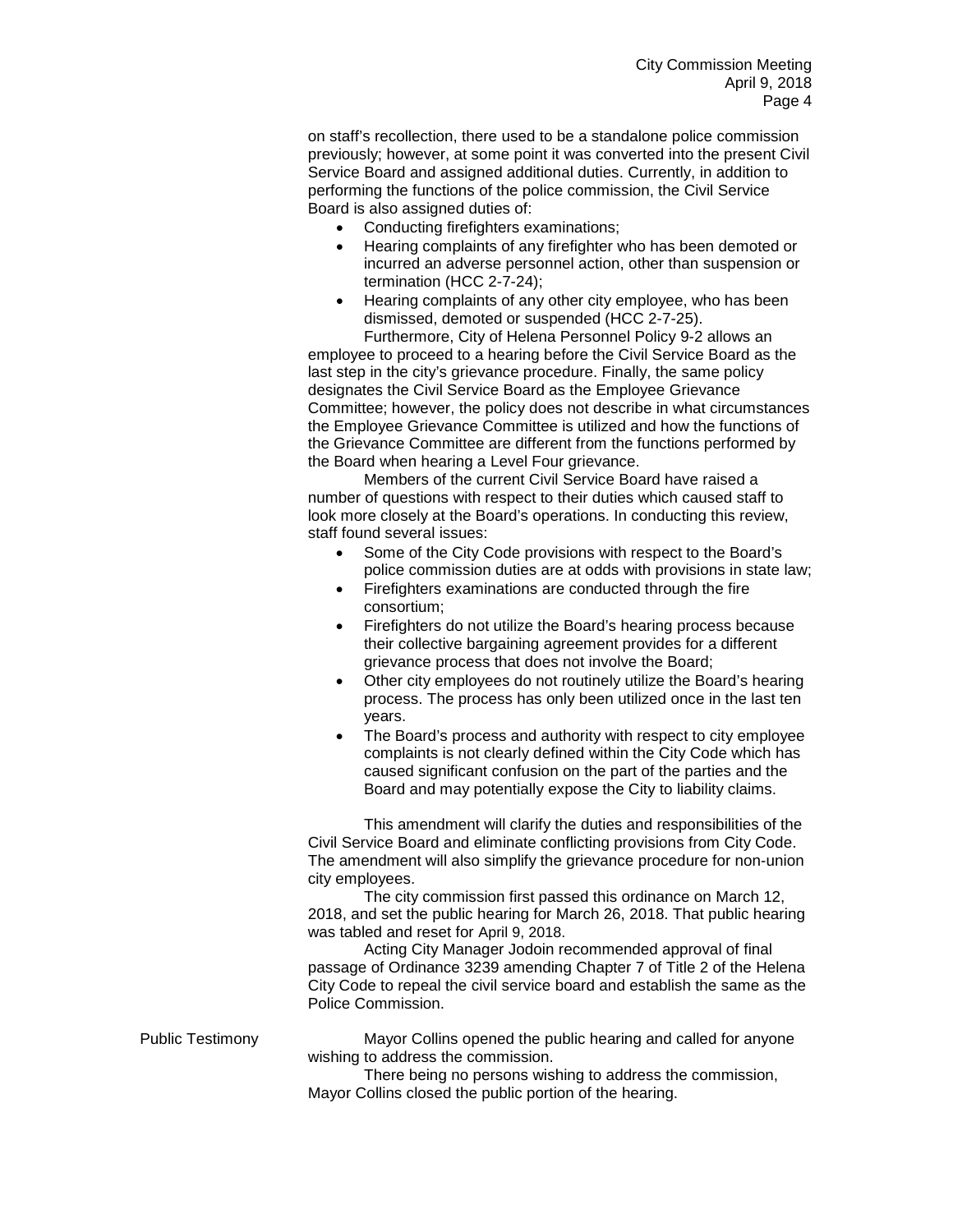| <b>Motion</b>       | <b>Commissioner Farris-Olsen moved to approve final passage</b><br>of Ordinance 3239 amending Chapter 7 of Title 2 of the Helena City<br>Code to repeal the civil service board and establish the same as the                                                                                                                                                                                                                                                                                                                                                                                                                                                                                                                                                                                                                                                                                                                                                                                                                                                                                                                                                                                                                                                                                                                                                                                                                                                                                                                                                                                                                                                                                                                                                                                                                                                                                                                                                                                                                                                                                                                                                                                                                                                                                                                                                                                                                                                                                                                                                                                                                                                                                                                                                                                                                                                                                                                                                                                                                                                                                                                                                                          |
|---------------------|----------------------------------------------------------------------------------------------------------------------------------------------------------------------------------------------------------------------------------------------------------------------------------------------------------------------------------------------------------------------------------------------------------------------------------------------------------------------------------------------------------------------------------------------------------------------------------------------------------------------------------------------------------------------------------------------------------------------------------------------------------------------------------------------------------------------------------------------------------------------------------------------------------------------------------------------------------------------------------------------------------------------------------------------------------------------------------------------------------------------------------------------------------------------------------------------------------------------------------------------------------------------------------------------------------------------------------------------------------------------------------------------------------------------------------------------------------------------------------------------------------------------------------------------------------------------------------------------------------------------------------------------------------------------------------------------------------------------------------------------------------------------------------------------------------------------------------------------------------------------------------------------------------------------------------------------------------------------------------------------------------------------------------------------------------------------------------------------------------------------------------------------------------------------------------------------------------------------------------------------------------------------------------------------------------------------------------------------------------------------------------------------------------------------------------------------------------------------------------------------------------------------------------------------------------------------------------------------------------------------------------------------------------------------------------------------------------------------------------------------------------------------------------------------------------------------------------------------------------------------------------------------------------------------------------------------------------------------------------------------------------------------------------------------------------------------------------------------------------------------------------------------------------------------------------------|
|                     |                                                                                                                                                                                                                                                                                                                                                                                                                                                                                                                                                                                                                                                                                                                                                                                                                                                                                                                                                                                                                                                                                                                                                                                                                                                                                                                                                                                                                                                                                                                                                                                                                                                                                                                                                                                                                                                                                                                                                                                                                                                                                                                                                                                                                                                                                                                                                                                                                                                                                                                                                                                                                                                                                                                                                                                                                                                                                                                                                                                                                                                                                                                                                                                        |
|                     | Police Commission. Commissioner O'Loughlin seconded the motion.<br>All voted aye, motion carried. Ordinance 3239                                                                                                                                                                                                                                                                                                                                                                                                                                                                                                                                                                                                                                                                                                                                                                                                                                                                                                                                                                                                                                                                                                                                                                                                                                                                                                                                                                                                                                                                                                                                                                                                                                                                                                                                                                                                                                                                                                                                                                                                                                                                                                                                                                                                                                                                                                                                                                                                                                                                                                                                                                                                                                                                                                                                                                                                                                                                                                                                                                                                                                                                       |
|                     | CONSIDER A RESOLUTION GRANTING A CONDITIONAL<br>В.<br>USE PERMIT TO ALLOW A CONTRACTOR YARD USE IN A<br>B-2 (GENERAL COMMERCIAL) DISTRICT FOR PROPERTY<br>LEGALLY DESCRIBED AS LOT 5A OF THE RAVEN ROCK<br>SUBDIVISION, PER COS #3084419, HELENA, MONTANA.                                                                                                                                                                                                                                                                                                                                                                                                                                                                                                                                                                                                                                                                                                                                                                                                                                                                                                                                                                                                                                                                                                                                                                                                                                                                                                                                                                                                                                                                                                                                                                                                                                                                                                                                                                                                                                                                                                                                                                                                                                                                                                                                                                                                                                                                                                                                                                                                                                                                                                                                                                                                                                                                                                                                                                                                                                                                                                                             |
| <b>Staff Report</b> | City Planner Ellie Ray reported the applicant is seeking a<br>Conditional Use Permit (CUP) to allow a Contractor Yard Use to be<br>located on the southern end of Shephard Way. The property is 8.81-<br>acres, and it is located in the B-2 (General Commercial) District. Helena<br>City Code requires a CUP be granted in order to establish a Contractor<br>Yard Use within the B-2 District.<br>On March 13, 2018, the Helena Zoning Commission voted 4-0 to<br>recommend approval of the CUP with no recommended conditions.<br>During the hearing, there was discussion on public comment that had<br>been received from an adjacent landowner, who expressed concern over<br>the anticipated nuisance posed by dust, dirt, and noise from the<br>proposed Contractor Yard. In stating his concerns, the adjacent<br>landowner recommended (1) paving and landscaping the entirety of the<br>8.81 acre lot to reduce dust and dirt/mud impacts; (2) installing a<br>decorative wall around the property to serve as fencing; and (3) creating<br>an agreement between Golden Eagle Construction and the City to<br>maintain the right-of-way to keep it clean and clear of dust/dirt<br>accumulations. While Section 11-2-3 of City Code requires Contractor<br>Yard uses to provide 0.5 off-street parking spaces per 1,000 square feet<br>of gross floor area, there is no requirement currently in City Code to<br>compel the paving of an entire Contractor Yard lot, as per the adjacent<br>landowner's request. Additionally, the Public Works Department has<br>commented noting that any proposed developments that increase a<br>site's impervious area by 5,000-square feet (e.g., buildings, pavement,<br>and gravel/soil parking areas) requires temporary and permanent<br>stormwater controls. Public Works staff also noted the site's major<br>drainageways that bisect the property, stating that the City encourages<br>leaving such drainageways open/natural and undisturbed. They further<br>stated that the City requires the passage of upstream flows must<br>continue to be accommodated for up to and including the 100-year peak<br>flows. Such on-site stormwater-related issues would be addressed at the<br>time a building permit is sought by the applicant.<br>The applicant's intent is to obtain a Conditional Use Permit<br>(CUP) to allow a Contractor Yard Use for office, shop, and a storage<br>parking area to be located in the B-2 (General Commercial) District on<br>the southern end of Shephard Way.<br>Approval of the Conditional Use Permit would promote<br>commercial infill development within the City of Helena.<br>Commercial development within city limits may produce lower<br>resource(s) and infrastructural impacts by promoting the reuse of an<br>undeveloped site with connections to City services and infrastructure.<br>Planner Ray recommended approval of the resolution granting a<br>Conditional Use Permit (CUP) to allow a Contractor Yard use in a B-2<br>(General Commercial) District for property legally described as Lot 5A of<br>the Raven Rock Subdivision, per COS#3084419, Helena, Montana. |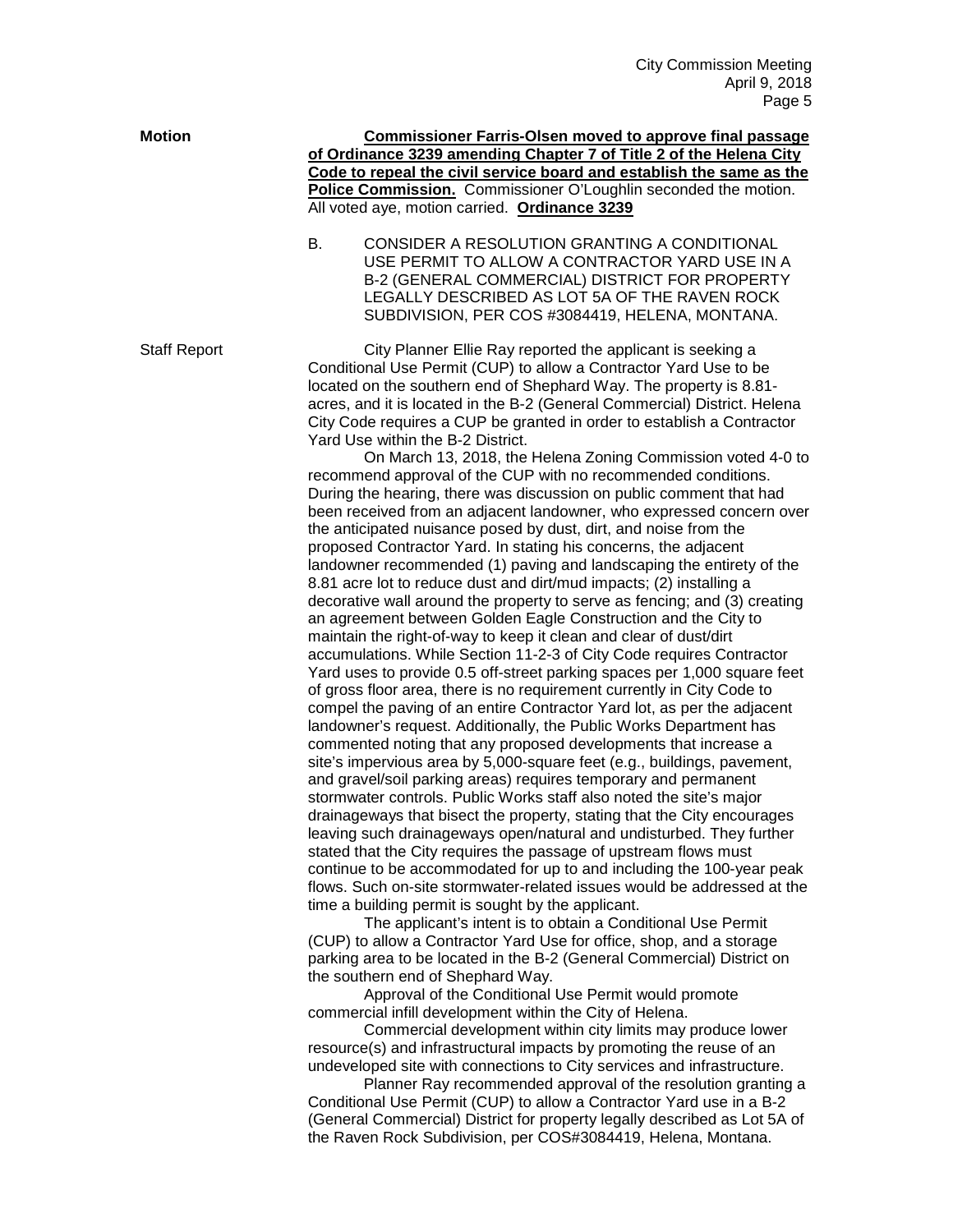| <b>Discussion</b>       | Commissioner Haladay noted some previous CUP's have<br>included both city and county properties and asked if this specific CUP<br>includes any county property. Planner Ray stated it is solely contained<br>in this lot.<br>Commissioner Haladay noted there was some discussion in the<br>Zoning Commission hearing about environmental concerns with the<br>storage of large machinery sitting on the lot. There appears to be an<br>existing stormwater drainage pond on the property and asked what is the<br>plan for stormwater that is on the unpaved storage area, that has the<br>potential to have fluids leak onto the ground. Engineer Leland noted the<br>applicant will have to hire an engineer to design the stormwater drainage<br>plan that is acceptable to the city. Any environmental issues would be<br>handled through DEQ. The current pond will not be used for the<br>requested use.<br>Commissioner Haladay asked if the portion of property that is<br>designated for storage, is it all impervious area and will DEQ be the<br>agency that will address any contamination issues from spilled liquids.<br>Engineer Leland concurred.                                                                                                                                                                                                                                                                                                                                                                                                      |
|-------------------------|-------------------------------------------------------------------------------------------------------------------------------------------------------------------------------------------------------------------------------------------------------------------------------------------------------------------------------------------------------------------------------------------------------------------------------------------------------------------------------------------------------------------------------------------------------------------------------------------------------------------------------------------------------------------------------------------------------------------------------------------------------------------------------------------------------------------------------------------------------------------------------------------------------------------------------------------------------------------------------------------------------------------------------------------------------------------------------------------------------------------------------------------------------------------------------------------------------------------------------------------------------------------------------------------------------------------------------------------------------------------------------------------------------------------------------------------------------------------------------------------------------------------------------------------------------------------------|
| <b>Public Testimony</b> | Mayor Collins opened the public hearing and called for anyone<br>wishing to address the commission.<br>There being no persons wishing to address the commission,<br>Mayor Collins closed the public portion of the hearing.                                                                                                                                                                                                                                                                                                                                                                                                                                                                                                                                                                                                                                                                                                                                                                                                                                                                                                                                                                                                                                                                                                                                                                                                                                                                                                                                             |
| <b>Discussion</b>       | Acting City Manager Jodoin asked the city commission to<br>acknowledge that they have considered whether the proposed<br>conditional use meets the requirements of Helena City Code 11-3-5A1<br>and A2 by weighing and balancing the following factors as set forth in<br>Helena City Code 11-3-5B.<br>Commissioner Haladay addressed the following requirements:<br>Pedestrian, vehicular, and bicycle traffic - report clearly shows<br>(a)<br>there will be no issues or impact from the additional traffic<br>On-street parking – on-street parking will have no impact and on-<br>(b)<br>site parking requirements have been met<br>Noise - no impact<br>(c)<br>Glare and noise - no impact<br>(d)<br>(e)<br>Odor - no impact<br>Type and size of structures and improvements and their relative<br>(f)<br>locations on the subject property - meets criteria of CUP; there<br>is a more offensive property (county property) to the west; a<br>truck repair shop to the east and other commercial uses in the<br>area.<br>Commissioner Haladay stated overall, the application meets the<br>criteria for a conditional use permit.<br>Commissioner Noonan noted the applicant has offered to install<br>a vegetative buffer between the two lots.<br>Commissioner Haladay noted he has concerns with having<br>machinery setting outside; unfortunately, there is no stormwater drainage<br>plan the city can put into effect that will deal with. DEQ will handle any<br>issues that may occur. Commissioner Haladay stated he is comfortable<br>moving forward. |
| <b>Motion</b>           | <b>Commissioner Noonan moved to approve a resolution</b><br>granting a Conditional Use Permit (CUP) to allow a Contractor Yard<br>use in a B-2 (General Commercial) District for property legally                                                                                                                                                                                                                                                                                                                                                                                                                                                                                                                                                                                                                                                                                                                                                                                                                                                                                                                                                                                                                                                                                                                                                                                                                                                                                                                                                                       |

**described as Lot 5A of the Raven Rock Subdivision, per**